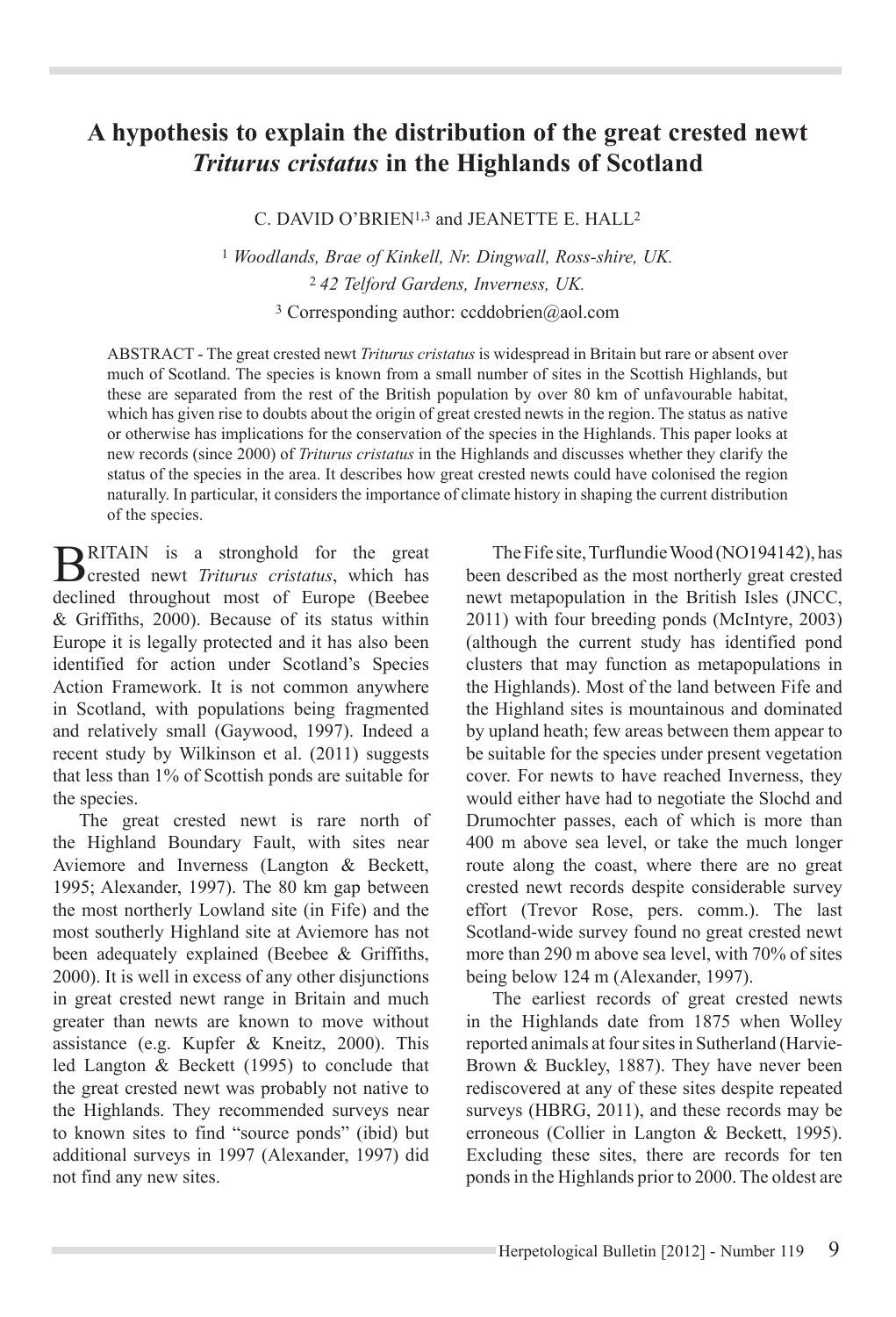from 'Abernethy' 1896 (Harvie Brown & Buckley, 1896) and 'Forres' 1914 (HBRG, 2010). There are records for both these areas to the present day and the habitat in Forres is typical of that used by the species elsewhere in Britain: a mosaic of mixed woodland, grassland and scrub on the relatively fertile coastal plane. Most of the ten ponds are widely separated and studies of neighbouring ponds did not produce new records (Langton & Beckett, 1995; Alexander, 1997).

The great crested newt usually exists in metapopulations and models have suggested that isolated populations have a high probability (> 95%) of extinction within 20 generations (Halley et al., 1996; Griffiths & Williams, 2000). In the absence of any known metapopulations, the status of great crested newts in the Highlands was at best dubious (Collier in Langton & Beckett, 1995; Beebee & Griffiths, 2000). Further, all but two of the sites were next to schools, houses or main roads. One site was known to be an introduction (Langton & Beckett, 1995) and it was hypothesised that the others may also have been so (Beebee & Griffiths, 2000). Until 1981 biological supply companies and pet shops offered great crested newts for sale and such animals could have been released into Highland ponds.

Since 2000, however, a further 15 great crested newt ponds have been found (HBRG, 2011), including two pond clusters. Rather than being a small isolated pocket, the Highlands holds a fifth of Scotland's recorded great crested newt ponds. The status of great crested newt populations in the Highlands, hence, merits further review, considering whether these populations are likely to have originated through introduction or natural colonisation.

## **Establishment of Populations by Introduction**

At least two Highland sites, in Sutherland (identified after 2000, Iain Macdonald, pers. comm.) and on Skye (Langton & Beckett, 1995), are known to result from introductions. Anecdotal evidence from local people at a third site (Boleskine) suggests that a previous resident, Aleister Crowley, may have introduced the animals to the site for purposes which, given his treatment of other amphibians (Crowley, undated), are best left unknown.

Interviews with local residents and landowners undertaken as part of this study found no evidence of introductions at either of the newly discovered clusters of sites. Both of these are well away from housing, schools or main roads. Until recently, one of these sites was extremely difficult to access, due to the hazardous terrain, and so seems an unlikely site for an introduction.

Excluding the known and possible introductions detailed above, and sites without recent records, great crested newts in the Highlands occur in six groups: Strathpeffer; Black Isle; West Inverness; Culloden; Forres and Aviemore. These are all separated by likely barriers to the spread of newts: areas of land with pond densities below 1 km-2, wide rivers, built up areas or areas of extensive upland heath (Fig. 1). Some of these barriers (e.g. the rivers) are natural. The others have, with the exception of that between Forres and Culloden, been in existence since at least the early 1960s. Thus, unless there were at least five separate introductions, great crested newts must either have been introduced before that time or be native to the area.

It is not impossible that there was a series of introductions, or that newts were introduced before the earliest record in 1896, but it is curious that such a pattern is not found in other densely populated areas of Scotland. Other areas of Scotland have similar summer climates to regions of southern Scandinavia where great crested newts are found, so if there had been introductions to these areas, it would seem likely that at least some populations would have survived long enough to be recorded. Great crested newts have not been recorded from apparently suitable areas of Scotland such as Ayrshire, nor between Montrose and Aberdeen, despite considerable survey effort (Trevor Rose, pers comm.).

## **A Possible Mechanism for Colonisation of the Highlands**

Great crested newts presumably colonised Britain between 10,000 b.p. and 7,000 b.p. when rising seas flooded the southern North Sea, cutting the last land-bridge with mainland Europe. We hypothesise that great crested newts were able to colonise the Highlands some time in the last 7,000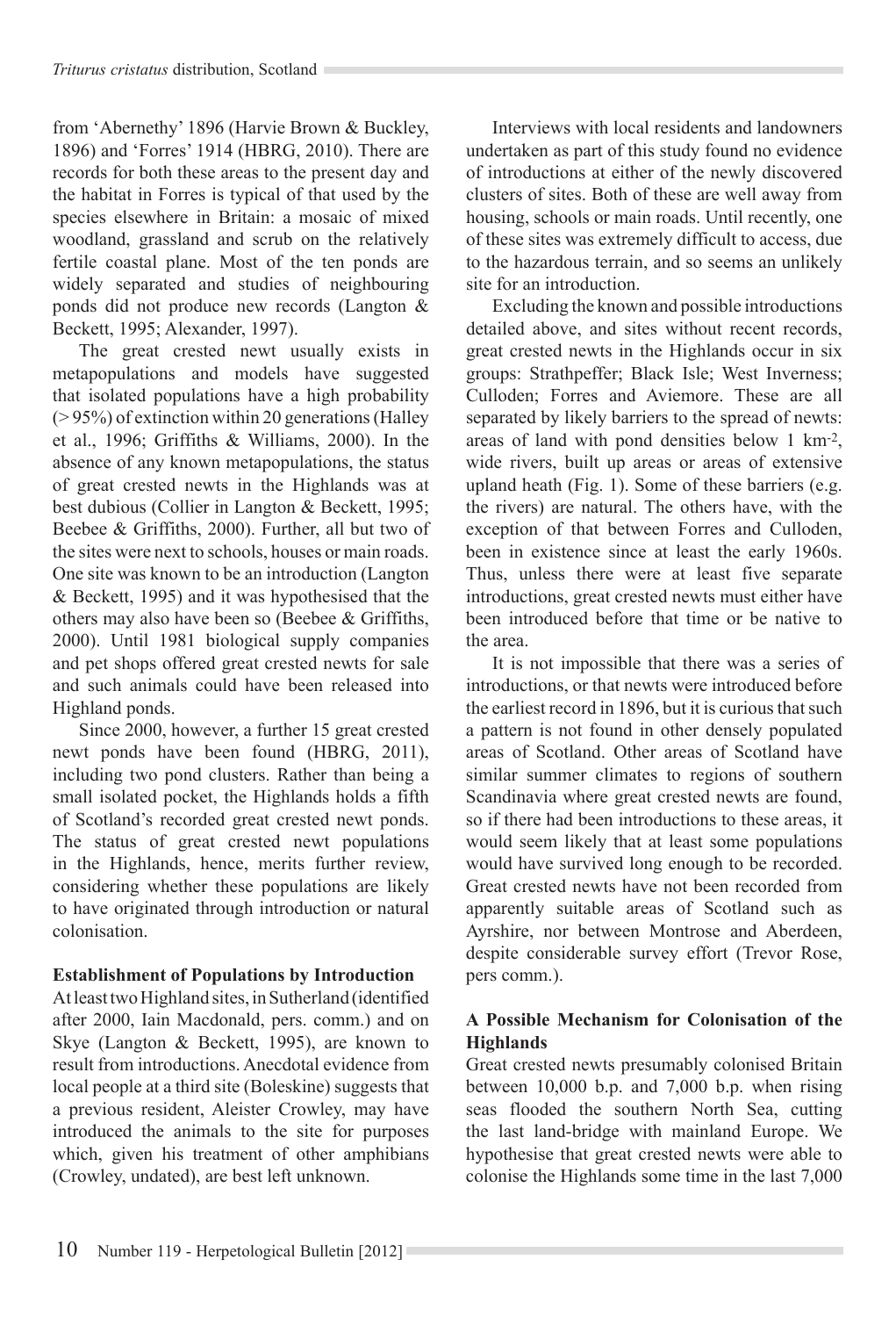

Figure 1. Records of great crested newt in the Highlands and barriers between sites (bold lines).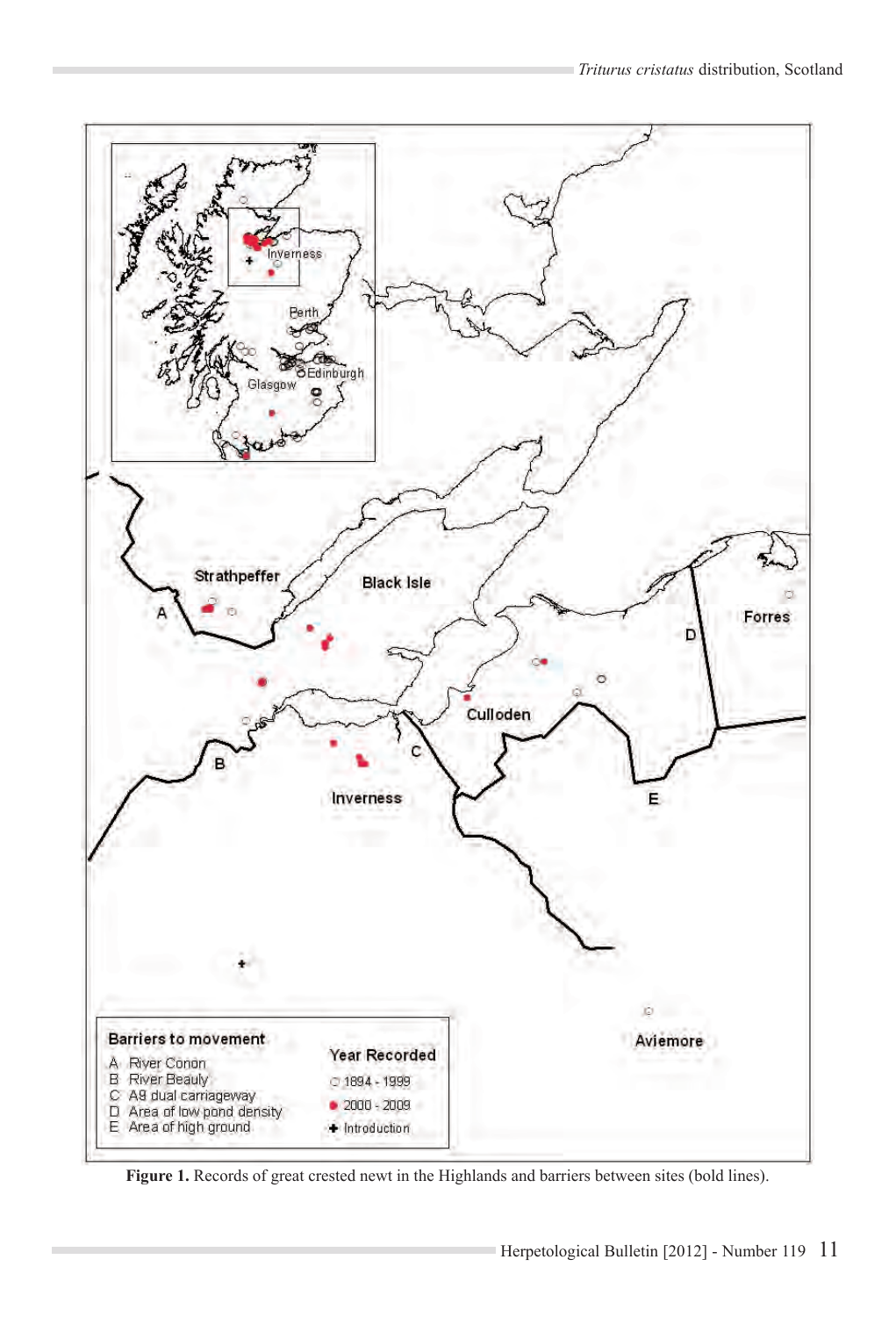years, following a lag period as they spread from southeast England northwards. Pollen records suggest that broadleaved and mixed woodland, favourable habitats for the species (Latham et al., 1996), were widely distributed across the Highlands up to 3,000 b.p. (Edwards & Whittington, 2003).

Summer climate was in fact 2-3°C warmer between 5,000-7,000 b.p. than it is now. Around 3,000 to 2,500 b.p., a climatic downturn led to the replacement of woodland by upland heath and blanket bog. Very few populations of British great crested newts occur on upland heath (Swan & Oldham, 1993), which is generally considered to be an unfavourable habitat (Beebee & Griffiths, 2000). Heathland ponds tend to be relatively acidic, and the great crested newt is the least tolerant of the British newts to low pH (Griffiths & de Wijer, 1994).

The last land-bridge connected Britain to Europe via Norfolk, and was lost around 7,000 b.p. (Lambeck, 1995). If great crested newts reached the Highlands before the deterioration in habitat around 3,000 b.p., they would have had at least 4,000 years to cover around 800 km from Norfolk to Inverness, a rate of at least 0.2 km per year. This appears manageable, given that studies of the species' dispersal have shown a maximum range of between 0.5 km per year (Oldham & Humphries, 2000) and 1 km per year (Arntzen & Wallis, 1991), and that it would have taken place when there were many more ponds in the landscape and far fewer human-made barriers than at present.

Thus we believe that great crested newts could have reached the Highlands without human aid. The area around the Moray Firth has a relatively benign climate for its latitude (Thompson, 1974), and the Black Isle peninsula in particular has numerous natural springs of base-rich water as well as lochs and ponds of various sizes. However, isolated populations are at greater risk of extinction and the fact that the habitats are currently suitable for great crested newts does not mean they have always been so.

## **Limits on Current Distribution in the Highlands**

The great crested newt has not been recorded from some areas of the Highlands that appear to offer suitable terrestrial and breeding habitats. Indeed the model proposed by Wilkinson et al. (2011), and confirmed by our own field observation, shows such suitable habitats extending 50 km to the east (Cullen) and 40 km to the north (Brora) of the edge of the observed range of the species. This may be an artefact of under-recording or, given the level of recent recording efforts (HBRG, 2011), it may reflect the impacts of past local climate change.

Climate, and particularly temperature, affect great crested newts' behaviour, reproduction and survival in various ways. In spring, adults do not migrate to breeding ponds until nighttime temperatures reach 5°C (Verrell & Halliday, 1985), and their return to hibernacula occurs when temperatures approach similar levels in autumn. Gustafson et al. (2009) found water temperature to be an important factor in great crested newt distribution in Sweden. The development rates of eggs and larvae are in part related to temperature (Griffiths & de Wijer, 1994), and low temperatures are associated with morbidity of eggs.

Great crested newt distribution is likely to relate not merely to where suitable conditions occur now, but where they have occurred in the past. Isolated occurrences can be relict populations surviving beyond the main range edge. Given that climate was significantly warmer 5,000-7,000 years b.p., it is reasonable to expect that great crested newts once had a more northerly 'climate envelope'. In other words, their northern limit was once further north than it is now. The same is true for any species with thermophilic requirements that limit its northern range. For example, subfossil evidence shows that the European pond terrapin *Emys orbicularis* was present in southern Sweden 5,000-7,000 b.p. when summers were warmer but has since become extinct there (Gleed-Owen, 1999). Even in East Anglia, there is evidence that the European pond terrapin, agile frog *Rana dalmatina*, moor frog *Rana arvalis* and pool frog *Pelophylax lessonae* were once present where they are now extinct (Gleed-Owen, 2000).

The effect of a long-term climatic cooling on a species with thermophilic requirements is to make its northern range edge uneven and patchy. Locally favourable conditions allow isolated populations to survive while the main range limit shrinks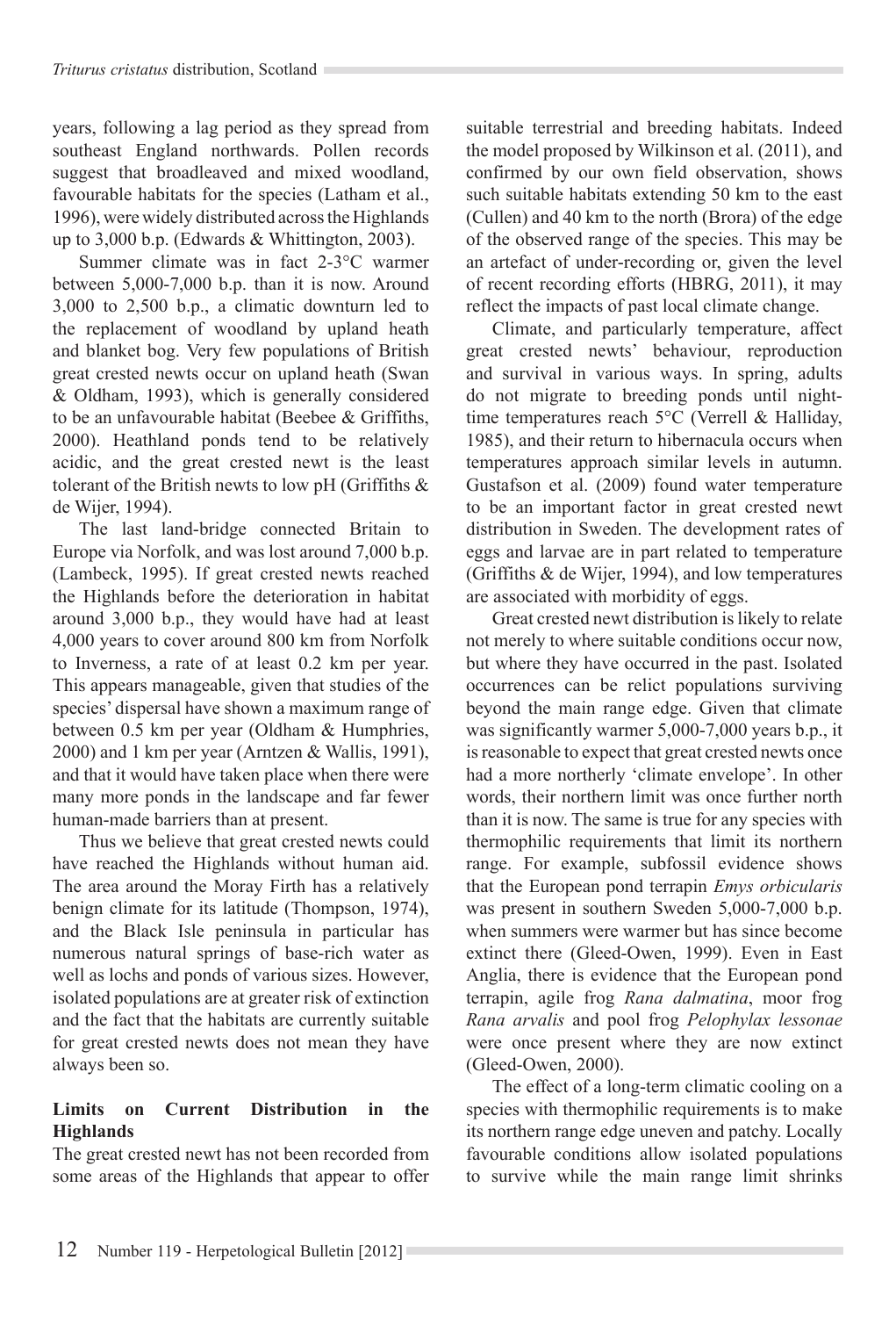southwards in response to climate cooling. The result is a scattering of disjunct populations to the north of the main range edge. It is not uncommon for European herpetofauna to have such patchy northern limits (e.g. Gasc et al., 1997).

If we consider climatic variation specifically in relation to the great crested newt, it seems likely that long periods of poor summers would have the greatest impact. Great crested newts start to breed at the age of three to four (females) or two to three years (males) and live to approximately seven to eight years (Hagström, 1977; Dolmen, 1982), exceptionally to 17 (Miaud et al., 1993). If conditions keep breeding success very low for several years in a row, local extinction is likely to occur. For example, the period of poor summers from 1694 to 1701 that followed the eruption of Mount Hekla in 1693, would be expected to adversely affect the species.

Such prolonged periods of unfavourable climate could have led to the loss of great crested newts across most of the Highlands, restricting them to relict populations around Inverness and the Moray coast, where the climate is relatively mild for the latitude. Such range expansions and contractions may have occurred several times. Indeed, if Highland great crested newts have been isolated from the rest of the British population for up to 3,000 years, and subjected to repeated bottlenecks, there may be interesting differences between these animals and the rest of the British population. Unfortunately, subfossil evidence that might show a former wider distribution of great crested newts in Scotland is not currently known.

### **Conclusion**

We suggest that great crested newts colonised much of Scotland, at least as far north as the Black Isle, during the climatic optimum  $(5,000-7,000)$  b.p.), but that this was followed more recently by local extinctions in higher parts of the country during poorer climatic conditions. The populations around Inverness are thus relicts of the former, wider distribution. Climate has more recently improved, certainly since the mid-twentieth century, but insufficient time has elapsed and the intervening habitat may be too fragmented, to allow full recolonisation of otherwise suitable areas.

Given the possibility of natural colonisation and the unlikely scenario of a series of introductions necessary to have established this number of metapopulations, we suggest that the precautionary approach would favour treating great crested newts as native to the Highlands – at least until further evidence is available. Genetic studies would shed further light on the native status of the Highland great crested newts, as Arntzen et al. (2010) demonstrated the likely natural origin of a cryptogenic population of great crested newts in France. Increasing our knowledge of the distribution of the species would inform land management to protect a potentially distinctive variant of an already uncommon species.

### **ACKNOWLEDGEMENTS**

We would like to thank John Baker, Chris Gleed-Owen, Robert Jehle and John Wilkinson for comments on a draft manuscript.

### **REFERENCES**

- Alexander, L. (1997). National survey for the great crested newt *Triturus cristatus*. Battleby: SNH contract report.
- Arntzen, J.W. & Wallis, G.P. (1991). Restricted gene flow in a moving hybrid zone of the newts *Triturus cristatus* and *T. marmoratus* in Western France. *Evolution* **45**, 805-826.
- Arntzen, J.W., Burke, T. & Jehle, R. (2010). Estimating the propagule size of a cryptogenic newt population. *Animal Conservation* **13** (supplement 1), 74-81.
- Beebee, T.J.C. & Griffiths, R.A. (2000). *Amphibians and Reptiles. A Natural History of the British Herpetofauna*. London: HarperCollins.
- Crowley, A. (undated). Liber LXX: the cross of a frog.
- Dolmen, D. (1982). Zoogeography of *Triturus vulgaris* (L.) and *Triturus cristatus* (Laurenti) (Amphibia) in Norway with notes on their vulnerability. *Fauna Norvegica* Ser. A **3**, 12-24.
- Edwards, K.J. & Whittington, G. (2003). *Vegetation change*. In: *Scotland after the Ice Age: Environment, Archaeology and History 8000 BC-AD 1000*. Edwards, K.J. & Ralston, I.B.M. (Eds.). Edinburgh: Edinburgh University Press.